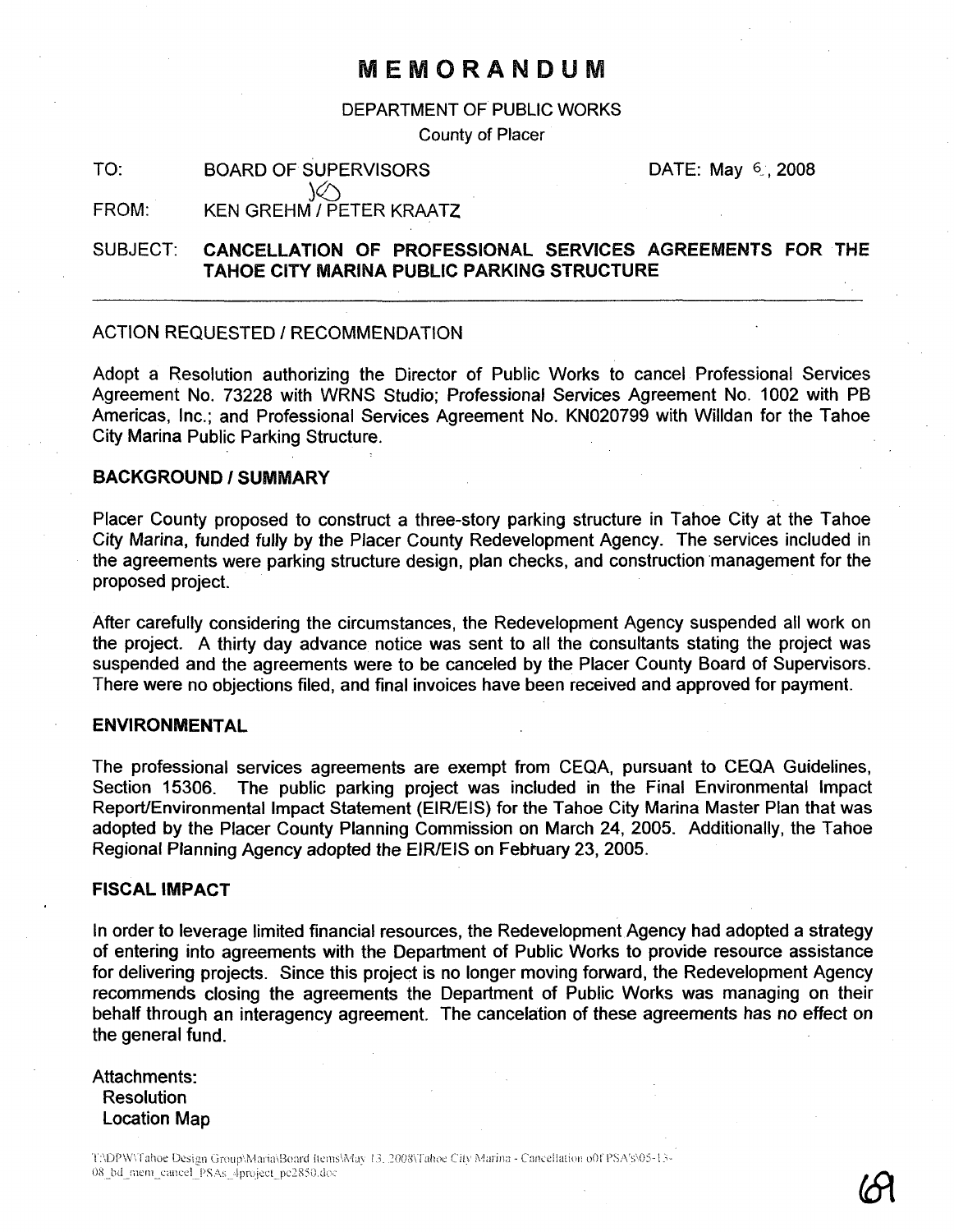# Before the Board of Supervisors County of Placer, State of California

In the matter of: A RESOLUTION AUTHORIZING THE DIRECTOR OF PUBLIC WORKS TO CANCEL PSA NO. 73228 WITH WRNS STUDIO; PSA NO. 1002 WITH PB AMERICAS, INC.; AND PSA NO. KN020799 WITH WILLDAN FOR THE TAHOE CITY MARINA PUBLIC PARKING **STRUCTURE** 

Resol. No: .

| Ord. No: |  |
|----------|--|
|----------|--|

First Reading: .

The following RESOLUTION was duly passed by the Board of Supervisors

of the County of Placer at a regular meeting held \_\_\_\_\_

by the following vote on roll call:

Ayes:

Noes:

Absent:

Signed and approved by me after its passage.

Attest: .Clerk of said Board Chairman, Board of Supervisors

BE IT HEREBY RESOLVED by the Board of Supervisors of the County of Placer, State of California, that this Board approves and authorizes the Director of Public Works to cancel Professional Services Agreement No. 73228 with WRNS Studio; Professional Services Agreement No. 1002 with PB Americas, Inc.; and Professional Services Agreement No. KN020799 with Willdan for the Tahoe City Marina Public Parking Structure.